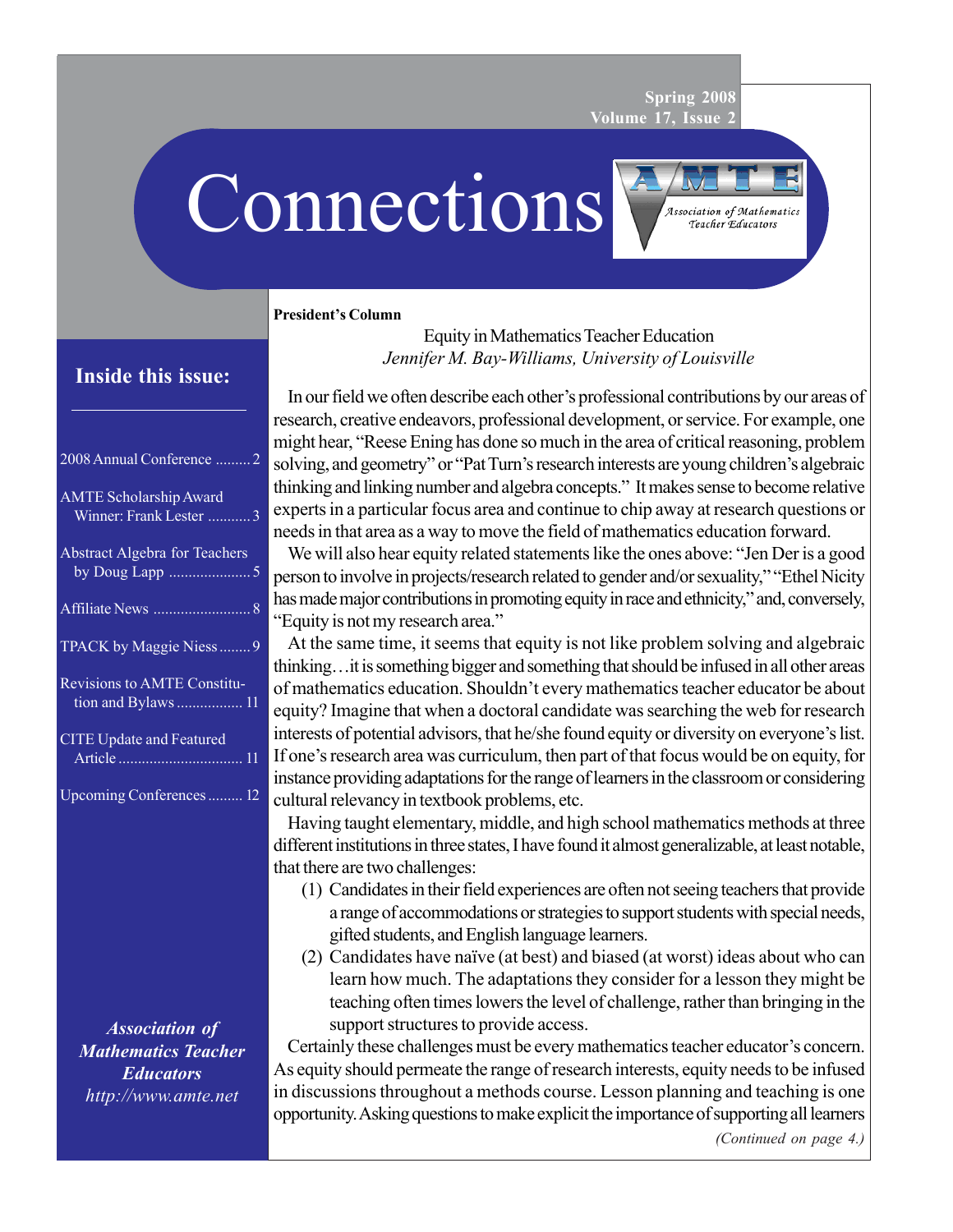## **AMTE's Twelfth Annual Conference**

#### **The Association of Mathematics Teacher Educators**

*http://www.amte.net*

#### **President**

Jennifer Bay-Williams Department of Teaching & Learning University of Louisville j.baywilliams@louisville.edu  $502 - 852 - 6431$ 

#### **President-Elect**

Barbara Reys Department of Teaching, Learning, & Curriculum University of Missouri reysb@missouri.edu 573-882-8744

#### **Secretary**

Lynn Breyfogle Department of Mathematics Bucknell University lynn.breyfogle@bucknell.edu 570-577-1492

#### **Treasurer**

W. Gary Martin Department of Curriculum & Teaching Auburn University martiwg@auburn.edu 334-844-6878

## **Board Members-at-Large**

Fran Arbaugh Department of Learning, Teaching, & Curriculum University of Missouri arbaughe@missouri.edu

#### Tom Bassarear School of Education Keene State College tbassare@keene.edu

Gladis Kersaint Department of Secondary Education University of South Florida kersaint@coedu.usf.edu

#### **Executive Director**

Nadine Bezuk School of Teacher Education San Diego State University 6475 Alvarado Road, Suite 206 San Diego, CA 92120 nbezuk@mail.sdsu.edu 619-594-3971

#### **NCTM Representative**

Michaele Chappell Department of Mathematical Sciences Middle Tennessee State University chappell@mtsu.edu 615-898-2393

#### **Conference Coordinator**

Susan Gay Department of Curriculum & Teaching University of Kansas sgay@ku.edu 785-864-9676

## *Susan Gay, University of Kansas*

On January 24-26, 2008, AMTE hosted our Twelfth Annual AMTE Conference in Tulsa, Oklahoma. A total of 444 people registered for the conference.

New at this year's conference, the preconference sessions were held Thursday morning, and the regular conference sessions began at 1:00 PM on Thursday. Over the three days, 147 sessions were held that ranged in length from 30 minutes to 90 minutes. We were delighted to have NCTM's current president, Francis (Skip) Fennell and NCSM's current president, Tim Kanold, attending and presenting at this conference.

The Opening General Session held Thursday evening addressed doctoral programs in mathematics education and was led by Robert Reys, University of Missouri, Glenda Lappan, Michigan State University, and Diana Lambdin, Indiana University. This session was followed by a welcome reception.

We were honored to have the Judith E. Jacobs Lecture given by Edward Silver, Professor of Education and Mathematics at the University of Michigan, in recognition of his contributions to our profession. His presentation was titled, "Mathematics Teacher Education in Dodge City: Desperately Seeking Wyatt Earp and Henri Poincaré."

Frank Lester of Indiana University received the first AMTE Award for Excellence in Research in Mathematics Teacher Education. His conference presentation was titled "Reflecting on 40 Years as a Mathematics Educator: Teaching, Teacher Education, and Research."

The Closing Session was given by Paola Sztajn of the National Science Foundation and Denise Mewborn of the University of Georgia. Their talk was titled "Reflections on Our Field: A Dialogue about Research in Mathematics Teacher Education."

There were many exceptional sessions led by great speakers during the conference. Those attending had lots of time to share ideas and questions during those sessions as well as during breaks and meals.

At the Business Meeting, next year's conference site and dates were named. We will meet at the Orlando Airport Marriott Hotel in Orlando, Florida on February 5-7, 2009.

**The Call for Proposals to speak is available at http://www.amte.net. The deadline for submissions is May 2, 2008.**

Connections *is published three times a year: fall, spring, and summer. The Editorial Board will consider a wide variety of types of submissions. Each submission is reviewed by the editorial board for relevance to the AMTE membership and for quality of work. For more information on the types of submissions sought, see http://www.amte.net. Please direct all comments, questions, or submissions to the editor at lstalling@kennesaw.edu or 770-420-4477.*

#### *Connections* **Co-Editors**

Lynn Stallings **Kennesaw State University** lstalling@kennesaw.edu *Connections* **Editorial Board** Laurie Cavey James Madison University caveylo@jmu.edu Teresa Gonske Northwestern College tlgonske@nwc.edu Kathleen Lynch-Davis Appalachian State University lynchrk@appstate.edu Troy P. Regis University of Missouri tprb62@mizzou.edu Tracie McLemore Salinas Appalachian State University salinastm@appstate.edu

Libby Knott The University of Montana knott@mso.umt.edu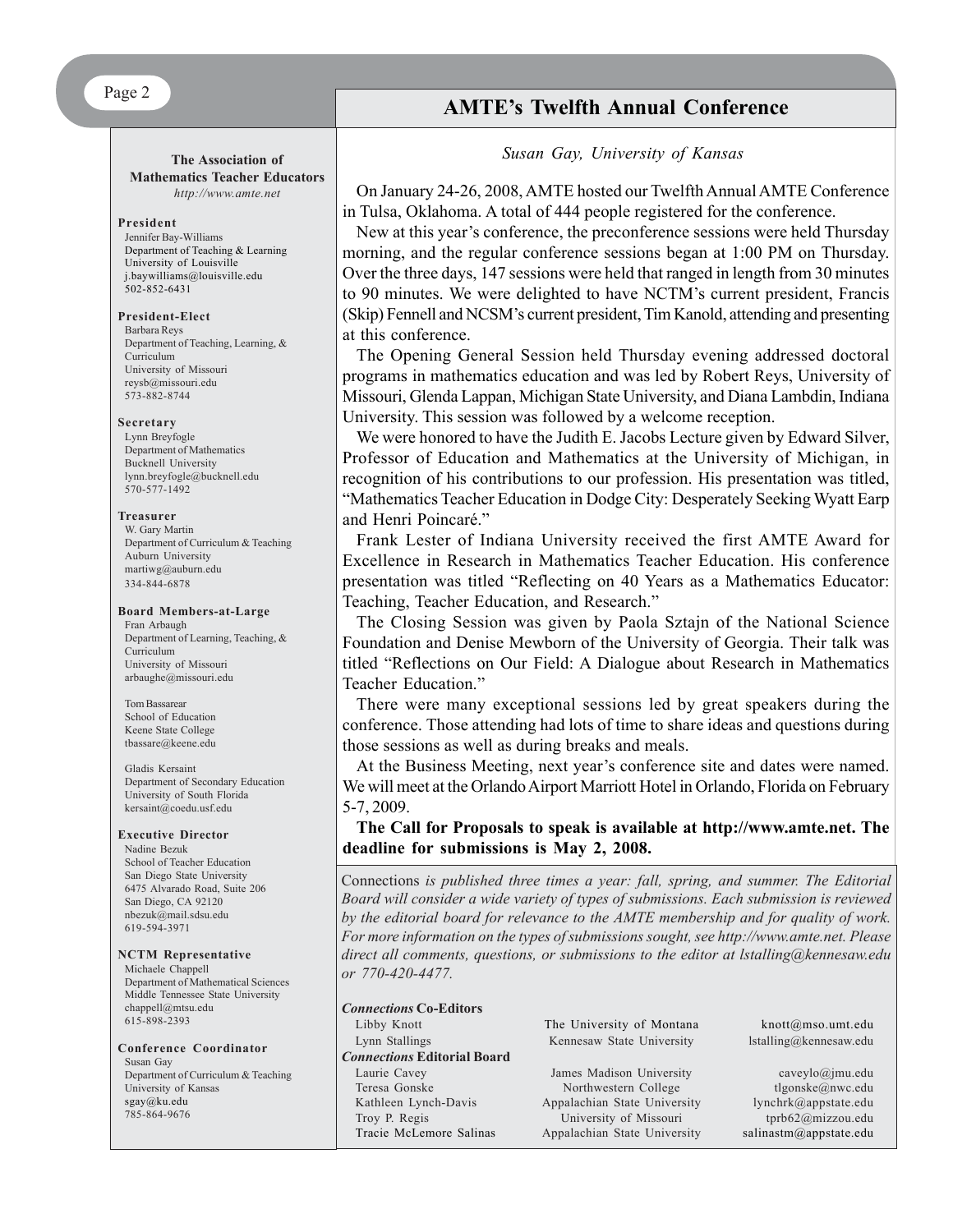## **Frank Lester Named First Recipient of Page 3 AMTE's Excellence in Scholarship in Mathematics Teacher Education Award**

## *Tracie McLemore Salinas, Appalachian State University*

At the Annual Conference in January 2008, Frank Lester, Jr. of Indiana University was awarded AMTE's first Excellence in Scholarship in Mathematics Teacher Education Award. The call for nominations for this award explains that the winner will "have made a significant and lasting contribution to the field of mathematics teacher education" and "demonstrated commitment to mathematics teacher education through one or more of the following areas:

- The dissemination of research findings offering unique perspectives on the professional development of mathematics teachers.
- The publication of materials useful in the preparation or continuing professional development of mathematics teachers.
- Design of innovative preservice or inservice programs.
- The contribution of theoretical perspectives that have moved the field forward.

Dr. Lester began his career in mathematics education forty years ago as a mathematics teacher in Florida. After earning his doctorate in 1972 at The Ohio State University, Lester began teaching at Indiana University. Although he has held several international visiting positions, Lester has remained at Indiana University throughout his career. Lester's national and international reputation earned him the honor of being named Indiana University's Martha Lea and Bill Armstrong Professor of Teacher Education in 2000. In 2006 he was awarded the Chancellor's Professorship in Teaching and Research, a distinction that also recognized his work in scholarship and practice.

Letters from supporters of Lester's nomination point out his influence as a researcher and his dedication as a teacher educator. One supporter wrote, "His coauthored chapter in the 1989 NCTM Yearbook was titled 'Developing Understanding in Mathematics via Problem Solving' and described the philosophy that was the foundation of that project. This chapter was, to the best of my knowledge, the first time the notion of teaching mathematics *via* problem solving appeared in print." Another points to his work on student assessment as what teachers "should read as part of their professional development."

With more than 100 publications and at least as many presentations to his credit, Lester has certainly helped to extend the bounds of mathematics education research. He continues to stretch those bounds by exploring the theoretical and philosophical foundations of research in mathematics education. A recent four-year project that involved a comprehensive survey of international research in mathematics education resulted in the March 2007 publication of the *Second Handbook of Research on Mathematics Teaching and Learning*. Lester's work as editor pulled together fifty-eight prominent researchers to provide an overview of the field of mathematics education research since the original handbook was published in 1992.

Lester's scholarship also includes service on a number of editorial boards, including *Journal for Research in Mathematics Education, Journal of Educational Psychology,* and *Mathematics Thinking and Learning.* He has been awarded funding for a number of research projects for a total of over ten million dollars. Two recent NSF-funded projects provided him opportunities to investigate student achievement data gathered by the National Assessment of Educational Progress (NAEP) and to study teacher enhancement in ten urban Indiana school districts.

Lester's influence on scholarship in mathematics education research extends beyond his own accomplishments to his mentoring of other mathematics educators. Lester has supervised the doctoral dissertations of forty-five students and served on committees of dozens more. He actively seeks to collaborate with graduate students on research projects and writings. In so doing, he not only continues to be a productive writer and researcher but also mentors scholars into the field.

His reputation and body of work as a researcher and teacher are evidence of Lester's place in mathematics education. With the AMTE Excellence in Scholarship in Mathematics Teacher Education Award, Lester's peers in mathematics education have the opportunity to express their recognition and appreciation for his work.

Congratulations to Dr. Frank Lester, the winner of the first AMTE Excellence in Scholarship in Mathematics Teacher Education Award!

*Lester's influence on scholarship in mathematics education research extends beyond his own accomplishments to his mentoring of other mathematics educators.*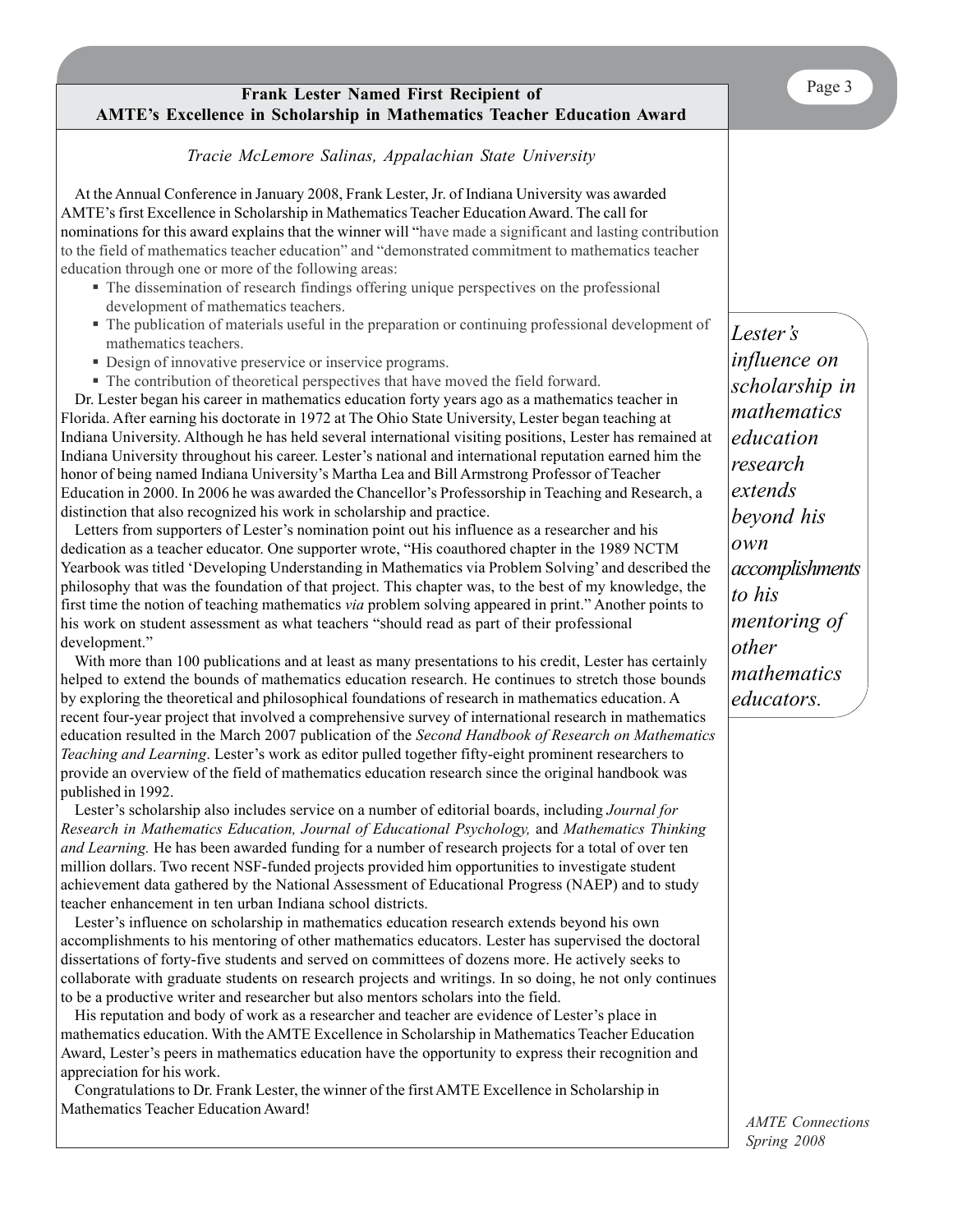## **President's Column**

is one strategy. For example, one might ask: "How might this activity be adapted for English language learners?" Once the suggestions are made, a follow up question, such as, "Which of these adaptations maintain the learning objectives?" or "What is the cognitive demand or depth of knowledge for the learner?"

*Without an emphasis on equity across all mathematics teacher preparation programs, the country will continue to have classrooms where there are not high expectations for all children.*

Beyond lessons, there are many opportunities to ask questions (or assign reflection prompts) that focus teachers' attention on issues of equity and diversity. For example, when solving a task grounded in an interesting context, ask, "Is the context of interest to all learners, and if not, how might it be altered to better fit a particular group of students?"

The purpose of this brief column is not to share the best ideas for infusing equity and diversity into teacher education and professional development since there are a number of resources that do this well, but to suggest that infusing equity is every mathematics teacher educator's responsibility. Without an emphasis on equity across all mathematics teacher preparation programs, the

AMTE's response to the National Mathematics Advisory Panel's Report is available at http://www.amte.net.

country will continue to have classrooms where there are not high expectations for all children.

Recently, the Association of Mathematics Teacher Educators (AMTE) established an Equity Task Force (co-chaired by Rochelle Gutierrez and Edd Taylor). The Task Force includes members that focus their research on issues of equity, as well as those that have other research interests, but are knowledgeable and committed to improving equitable practices in mathematics teacher preparation.

Recently, Rochelle Gutierrez and I attended the NCTM Equity Summit in Washington, D.C. Two representatives from each national NCTM affiliate attended. A representative from each organization shared initiatives that they are doing or planning and lively discussions focused on how we can work collectively to better address equity and diversity issues in teaching and learning. Interestingly, even with this group of people primarily selected because of their commitment to equity, there were times when it became clear that while someone might deeply understand the issues within one context (e.g., culture), they may not be aware of considerations related to other contexts (e.g., gender).

This meeting was inspiring, though the task is enormous. Our AMTE Equity Task Force is making great progress in thinking about how AMTE can provide leadership in preparing and supporting teachers and teacher educators in the quest for a challenging mathematics curriculum for all students. The least we can do as leaders in mathematics education is to realize that every one of us has equity as a focus.

*Thanks to Texas Instruments for supporting this issue of AMTE* Connections.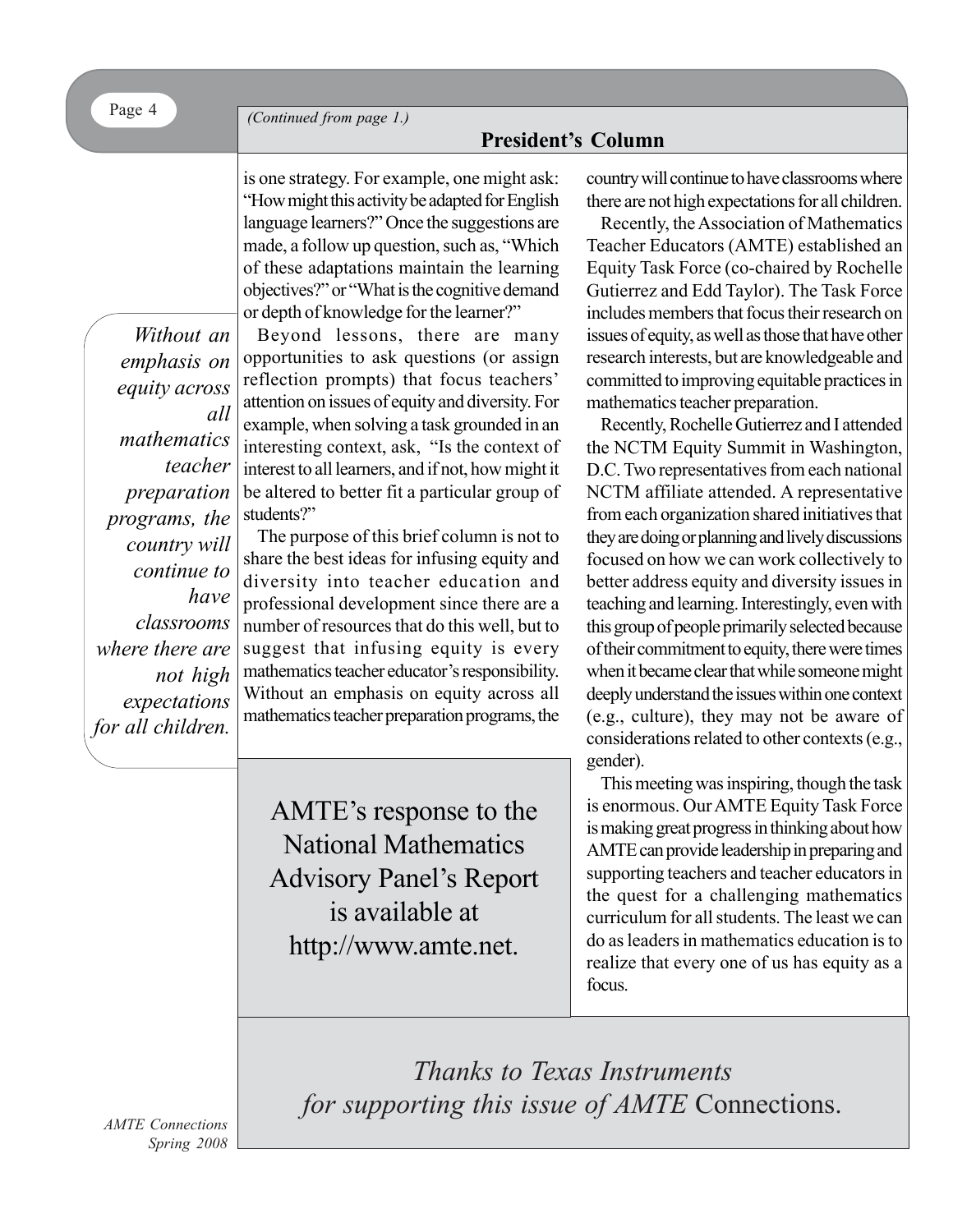## **"Why do I have to take Abstract Algebra? I'm never going to teach group theory."**

## *Douglas A. Lapp, Ph.D. Central Michigan University*

If your experience is like mine, this question is not all that uncommon when advising undergraduates in a secondary mathematics education program. In fact, it is not all that unreasonable considering the way we prepare secondary mathematics teachers. The typical mathematics education major consists of mathematics content courses practically equivalent to an undergraduate major in mathematics followed by a methods course in mathematics teaching and learning. In addition, some programs even contain a technology course. However, do students really make the connections we would like to see between their upper-level undergraduate mathematics courses and what goes on in the secondary school classroom?

It doesn't take too many student teacher observations before the answer to this question becomes obvious—no. To combat this problem, at Central Michigan we have redesigned our teacher preparation program to help students make explicit connections between the undergraduate and secondary mathematics curricula. Although this is not the only goal of our redesign, it will be the focus of this particular discussion. Our old program consisted of the typical mathematics courses, a technology course, and a methods course, along with field experiences. In the new program, we have created four courses that integrate mathematical and pedagogical content knowledge while weaving technology throughout. In the first three courses, although we use secondary curricula and vignettes as springboards for discussion, the main focus is the understanding of undergraduate mathematics and making connections to concepts taught in high school. In these courses we model the kind of teaching we want students to use in their own classrooms. The fourth course spends more time on pedagogy and field experiences utilizing both written cases and video cases to ground the discussion. These courses are taken over a foursemester sequence giving both early induction and long-term exposure to issues surrounding the teaching and learning of mathematics.

In the first course, the focus is on algebraic concepts. One of the goals is to help students see connections between high school algebra and an undergraduate course in abstract algebra. For this reason, we try to highlight algebraic structure and its relationship to the high school curriculum. For

our courses we have chosen to link the experience to reform secondary curricula, namely Core-Plus (CPMP) and the Interactive Mathematics Program (IMP). The other two content-specific courses examine geometry and then probability and statistics. For the sake of this discussion, I will focus on the first course in the sequence, which is related to algebra.

The usual progression of a unit in our new course on algebra is to begin with a written vignette, case, or video to situate the discussion in classroom practice. For example, in the series of experiences surrounding algebraic structure and the concept of inverse we examine a classroom vignette where the teacher begins a lesson on the concept of inverse function following a previous lesson on function composition. In this vignette, the teacher takes a purely procedural approach to inverse function (i.e., solve for the other variable and switch letters). When asked insightful questions by several students, the teacher fails to see how their questions are relevant and in one instance discourages a student who is conceptually on target. One reason for the teacher's shortcoming stems from her lack of mathematical understanding. This scenario sets the stage for the discussion and exploration that will follow.

The preservice teachers now respond to questions about the vignette. The typical responses usually focus on affective issues about how the teacher interacted with the students, but rarely hit on issues surrounding the mathematics involved in the classroom episode.

To address this lack of mathematical analysis, the students continue with an investigation titled, *Form & Function*. In this activity, students examine the algebraic structure of a set of six functions that under the operation of function composition form a group

(isomorphic to  $D_3$ ). The functions used are

$$
e(x) = x, f(x) = \frac{1}{x}, g(x) = \frac{x}{x-1},
$$
  

$$
h(x) = 1-x, j(x) = \frac{1}{1-x}, \text{ and}
$$
  

$$
k(x) = \frac{x-1}{x}.
$$

*AMTE Connections Spring 2008 (Continued on page 6.)*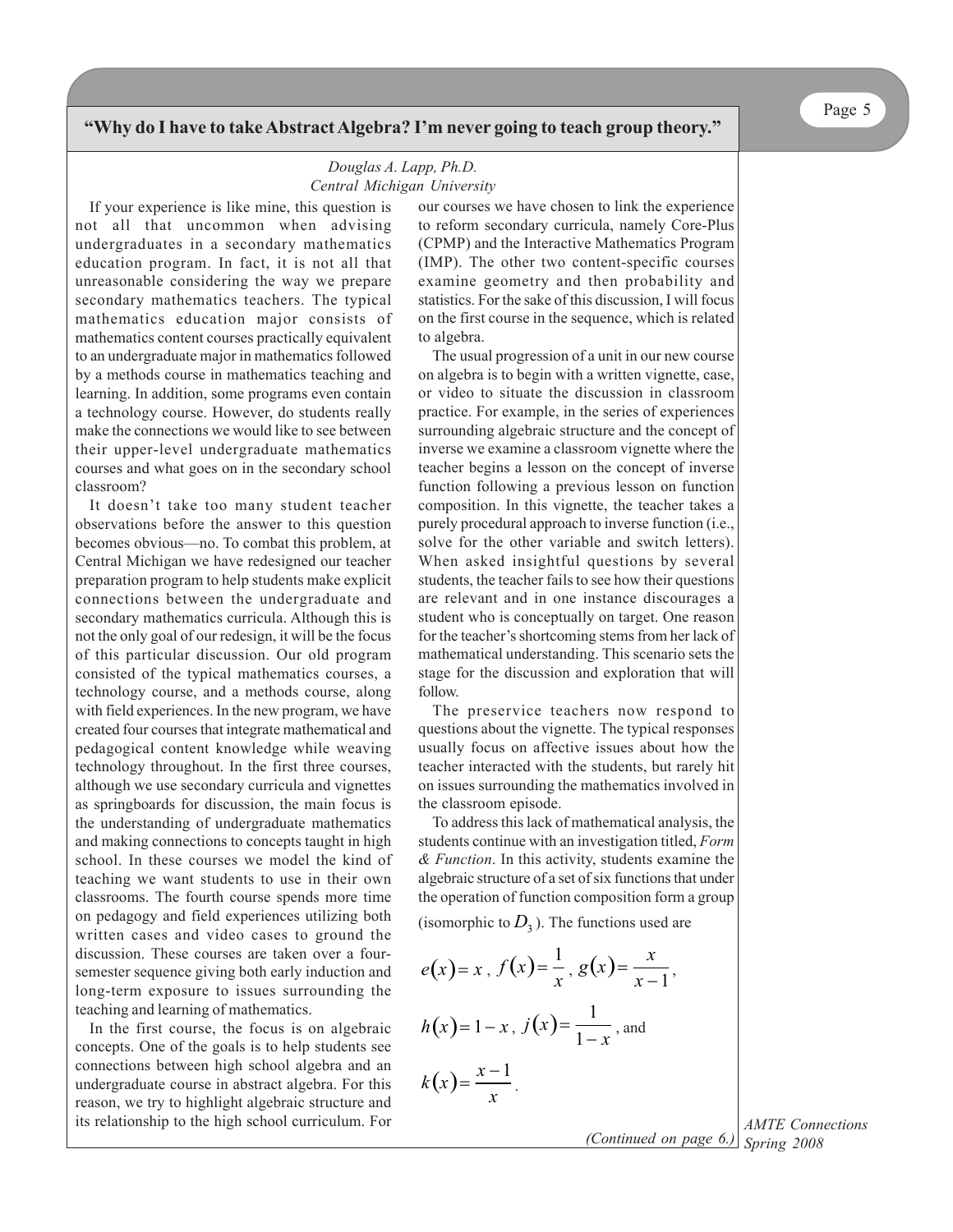*(Continued from page 5.)*

## **Call for Proposals for 2008 Annual Conference "Why do I have to take Abstract Algebra?**

The students use a computer algebra system (CAS), such as TI-Nspire, to explore the effects of composing these functions (see Figure 1), building a table for the operation. They look for properties such as closure, associativity, an identity element, and inverses. Students attempt to match functions with inverses using both graphical and symbolic means.

*From our experience, this view is the most common held by our preservice teachers. However, the procedural or process approach can greatly limit a student's view of inverse.*

| 1.2<br>$1.1 -$                | RAD AUTO REAL |           |
|-------------------------------|---------------|-----------|
| Define $g(x) = \frac{x}{x-1}$ |               | Done      |
| Define $h(x)=1-x$             |               | Done      |
| g(h(x))                       |               | $x-1$     |
|                               |               | $\bar{x}$ |
| $g(h(x)) = k(x)$              |               | true      |
|                               |               |           |
|                               |               | 8/99      |

#### Figure 1

From a graphical perspective, they graph a function, place a point on the graph and show its coordinates. Since the inverse function can be thought of as a mapping that reverses the input and output, they simply take the numerical values of the coordinates and map them to the opposite axes constructing perpendicular lines to identify the location of the inverse point in the x-y plane. Then using a locus command they create the graph of the inverse function by first principles (see Figure 2).







#### Figure 3

Here, the function  $j(x)$  is used to create its inverse,  $k(x)$ , by using the point  $(2, -1)$  and mapping the coordinates: -1 to the *x*-axis and 2 to the *y*-axis. When

the locus is created using  $(2,-1)$  as the driving point, we get the dashed graph shown in Figure 2. Students then compare this graph to the six functions to determine a possible inverse function. If the point is grabbed and moved, the inverse image moves along with it (see Figure 3). In this case, we are using two different functions that are inverses of each other. The surprise for some students comes when they try a function like  $f(x)=1/x$ . In this instance, the locus falls on top of the original function's graph indicating that *f* is its own inverse (see Figure 4). In either case, the focus of this mapping approach is to generate a discussion of inverse as an "undoing" process. From our experience, this view is the most common held by our preservice teachers. However, the procedural or process approach can greatly limit a student's view of inverse. Unlike the situation with the real numbers or integers and the identity element, 0, under addition, with the function and inverse mapping example, the learner can avoid the concept of an identity element and simply view it as an algebraic expression being "undone." This view can unify the graphical and symbolic representations as just illustrated, but it still leaves other symbolic perspectives untouched. While experiencing an "undoing" view of inverse is not necessarily a concern since the concept of inverse has the characteristic of "undoing" as part of its concept definition (Tall & Vinner, 1981), students also need to see the more abstract structural aspect of the concept that is illustrated by the relationship between inverses and the identity element.



#### Figure 4

To address the more structural view of inverse from a group theoretic perspective, the CAS and manipulatives can be used to further explore the relationship between an identity element and inverses. In *Form & Function*, students also build operation tables for triangular attribute blocks that are manipulated by the basic moves  $\{r_0, r_{120}, r_{240}, v,$  $d_1, d_2$  where the *r's* represent rotations and the other elements of the set represent the three axes of flips (see Figure 5). Noting the effects of applying the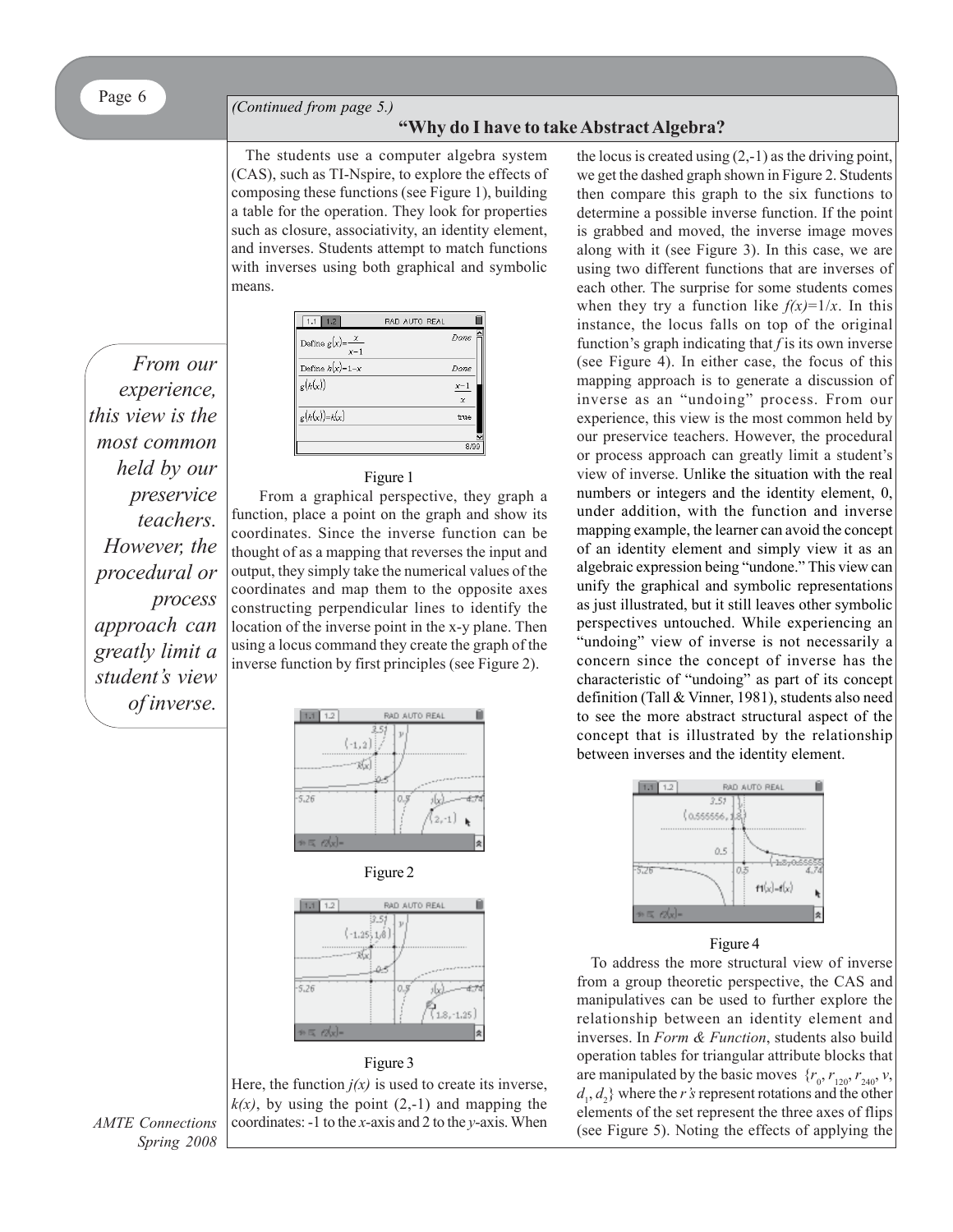basic moves in succession, students answer questions related to the algebraic properties from group theory. Since the set of functions used earlier is isomorphic to the group of symmetries on an equilateral triangle, students now notice the same patterns emerging when performing rotations and flips on the triangle as they did when composing the functions using ith a CAS.



Once the algebraic properties are introduced from a structural perspective, students then work with the CAS to explore other types of binary operations by using functions of two variables to create binary operations. For example, consider the binary operation defined by *a*\**b*=*a*+*b*-5. Students can explore properties by defining this operation on the CAS as  $op(a,b)=a+b-5$ .

| 1.1<br>RAD AUTO REAL              |              |
|-----------------------------------|--------------|
| Define $op(a,b)=a+b-5$            | Done.        |
| $_{\text{solve}(op(a,b)=a,b)}$    | $b=5$        |
| solve $\left( op(a,b)=5,b\right)$ | $b = 10 - a$ |
| $op(op(a,b),c) = op(a,op(b,c))$   | true         |
|                                   |              |
|                                   |              |
|                                   |              |



| $1.2$ 1.3 1.4<br>1.1                                                   |     | RAD AUTO REAL |  |   |   |
|------------------------------------------------------------------------|-----|---------------|--|---|---|
| Α<br> ksord                                                            | В   | Ísord         |  | n | F |
| =segn(k(u(n-1=segn(f(u(n-1                                             |     |               |  |   |   |
| М<br>$(x-1)/x$                                                         | 1/x |               |  |   |   |
| $2 - 1/(x-1)$                                                          | ΙX  |               |  |   |   |
| ß<br>Ιx                                                                | 1/x |               |  |   |   |
| $4(x-1)/x$                                                             | X   |               |  |   |   |
| $\overline{5}$ -1/(x-1)                                                | 1/x |               |  |   |   |
| $ A $ ksord:=segn $\left(\mathbf{k}(u(n-1)), \mathbf{k}(x)\right)$ ,10 |     |               |  |   |   |

#### Figure 7

 To explore the identity element, students use the CAS to solve solve *a*\**b*=*a* for *b* (see Figure 6). Now the definitions of various properties and their relationships become important. For example, to find

the inverse of an element, say *a*, students invoke the relationship between inverses and the identity element (see Figure 6). Or to check associativity, students explore whether or not the statement,  $(a*b)*c=a*(b*c)$ , is true (see Figure 6).

The final portion of the exploration serves as a precursor to LaGrange's Theorem, by investigating the effects of generating cyclic subgroups and

> noting the order of the elements. This exploration is easily done with an algebraic spreadsheet as shown in Figure 7. Here a function is composed with itself by defining the next cell in the spreadsheet to be the function composed with the previous cell.

Once the mathematical exploration is completed, the students now revisit the questions that they

responded to earlier, but the difference is that now instead of primarily focusing on the affective issues from the vignette, they also consider the mathematical implications connected to the undergraduate curriculum. To cap this experience off, the students then take time to examine in greater detail the secondary curriculum materials (in this case, IMP) and discuss the trajectory of a series of secondary student explorations from the text and its connection to the vignette and recently completed undergraduate activity.

Although it is difficult to summarize in the space allowed here, I hope I have given the reader a taste of our new preservice secondary mathematics preparation program. This paper describes a part of the first course in a four-course sequence. We have been collecting data on students going through the new program including observational data from the student teaching experience. Our hope is that the new program will instill the desired connections among mathematical, pedagogical, and curricular content knowledge so that the new teachers will critically examine classroom situations from multiple perspectives. Future articles in *Connections* will discuss other aspects of our approach in these courses in our new sequence.

#### **References**

Tall, D. & Vinner, S. (1981). Concept image and concept definition in mathematics with particular reference to limits and continuity. *Educational Studies in Mathematics*, *12*, 151-169.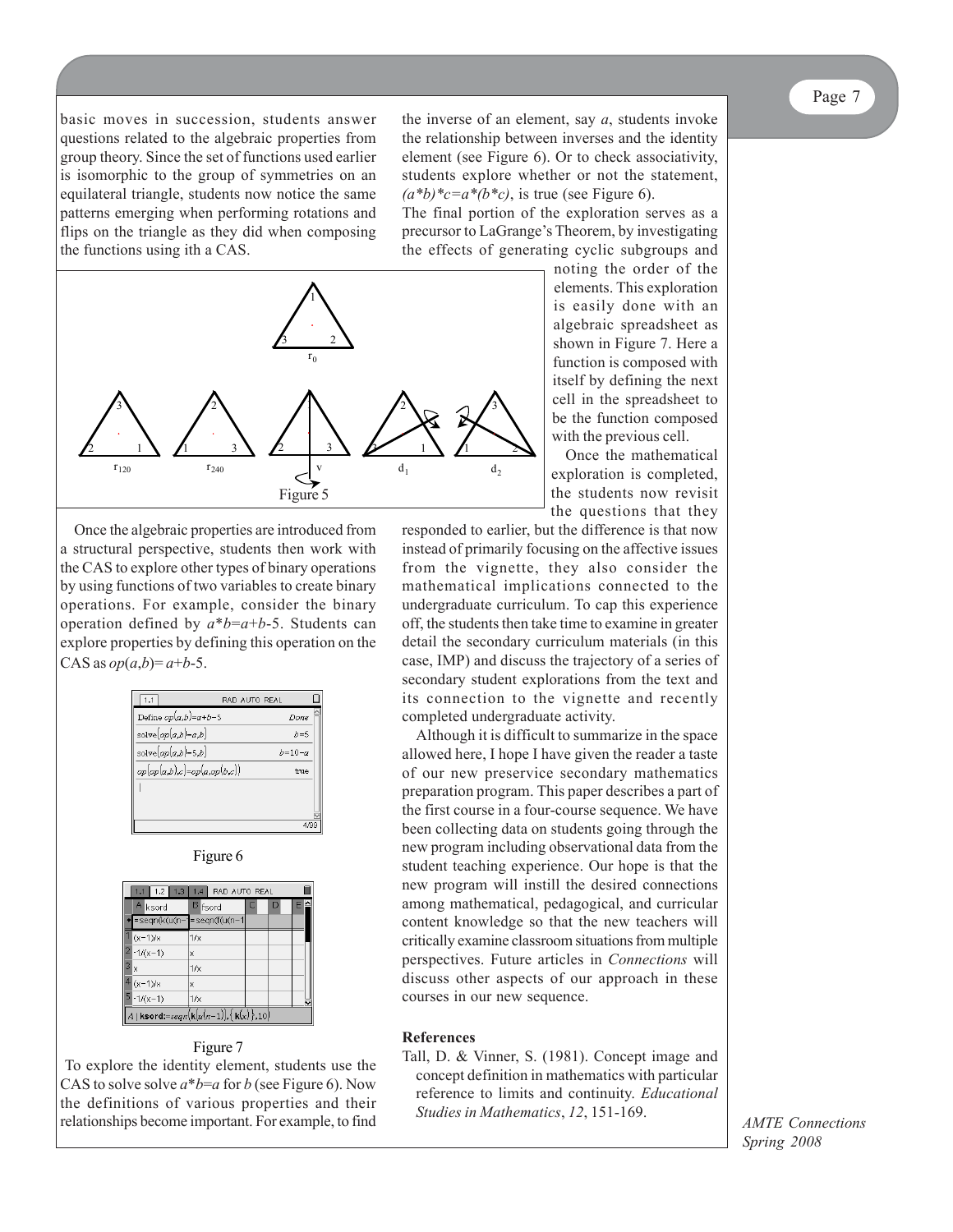## **New Affiliates:**

At the January 2008 Annual Conference, AMTE recognized three new affiliates: the New Jersey Association of Mathematics Teacher Educators (featured in the fall issue of *Connections),* the Rocky Mountain Association of Mathematics Teacher Educators, and the South Carolina Association of Mathematics Teacher Educators.

#### **Rocky Mountain Association of Mathematics Teacher Educators (RMAMTE)**

RMAMTE began with a session at the fall Colorado Council of Teachers of Mathematics Conference in Denver. Currently the group has 40 members and a website at http://clem.mscd.edu/~bevans21/rmamte.htm. The first RMAMTE officers are President Pam Smith, Fort Lewis College; President Elect Rob Powers, University of Northern Colorado; and Secretary Michelle Chamberlin, University of Wyoming.

### **South Carolina Association of Mathematics Teacher Educators (SCAMTE)**

SCAMTE began as a working session at the South Carolina Council of Teachers of Mathematics (SCCTM) in October of 2006. Electronically, a Constitution and Bylaws were ratified and officers were voted in. The current officers are President Chrystal Dean, Clemson University;President-elect Megan Burton, University of South Carolina; Treasurer Lou Ann Martin, Tricounty Technical College; Secretary Vicki Phillips, Oconee County School District; and Student Representative Sandra Linder, Clemson University. SCAMTE held its first official meeting at the 2007 SCCTM conference. SCAMTE's website is http://scamte.googlepages.com/ home.

## **Other Affiliate News:**

#### **Pennsylvania Association of Mathematics Teacher Educators (PAMTE)**

Currently, PAMTE has 61 members. Our membership committee, led by Lynn Breyfogle, has done an excellent job of recruiting new members and reaching out to universities with mathematics education faculty. PAMTE has hosted several activities recently, including a session at the Pennsylvania Council of Teachers of Mathematics Annual Conference in November 2007 on the TI-NSpire. Doug Lapp, from Central Michigan University, led the session to familiarize PAMTE members with the latest technology and presented ideas for incorporating the calculator into secondary preservice methods courses. In addition, during the AMTE annual meeting, PAMTE members met for a Thursday dinner meeting. Twelve members shared a great meal and fellowship.

On May  $15<sup>th</sup>$  and  $16<sup>th</sup>$ , PAMTE will hold its second annual symposium at Shippensburg University. The two day event will have many roundtable discussions, updates from state representatives on certification and assessment issues, and many other interesting sessions. The annual PAMTE board meeting will also be held at this time and new board members will be elected.

#### **Georgia Association of Mathematics Teacher Educators (GAMTE)**

GAMTE held its first conference in October 2007 immediately preceding GCTM's annual conference. Sharon Taylor and Greg Chamblee (both of Georgia Southern) coordinated the conference, which was attended by twenty-two mathematics educators. Sessions featured research, teaching practice, and teacher preparation program features. Papers from the sessions were published in the conference proceedings edited by Lynn Hart (Georgia State University) and Clara Okoka Nosegbe (Atlanta Public Schools) and available at http://www.gamte.org. Check the website also for calls for proposals for the 2008 conference.

Three newly elected officers were announced at the Business Meeting: President-elect Cindy Henning (Columbus State), Blanche Pressle (Macon State), and Linda Crawford (Augusta State). GAMTE thanks outgoing officers Sharon Taylor (Georgia Southern) and Cindy Henning (Columbus State) for their service.

## **Upcoming AMTE Deadlines**

May 2 Proposals to Speak Due for Annual Conference June 1 Ballot due for vote on changes to AMTE's Constitution and Bylaws June 1 Manuscripts due for AMTE Monograph

*At the January 2008 Annual Conference, AMTE recognized three new affiliates.*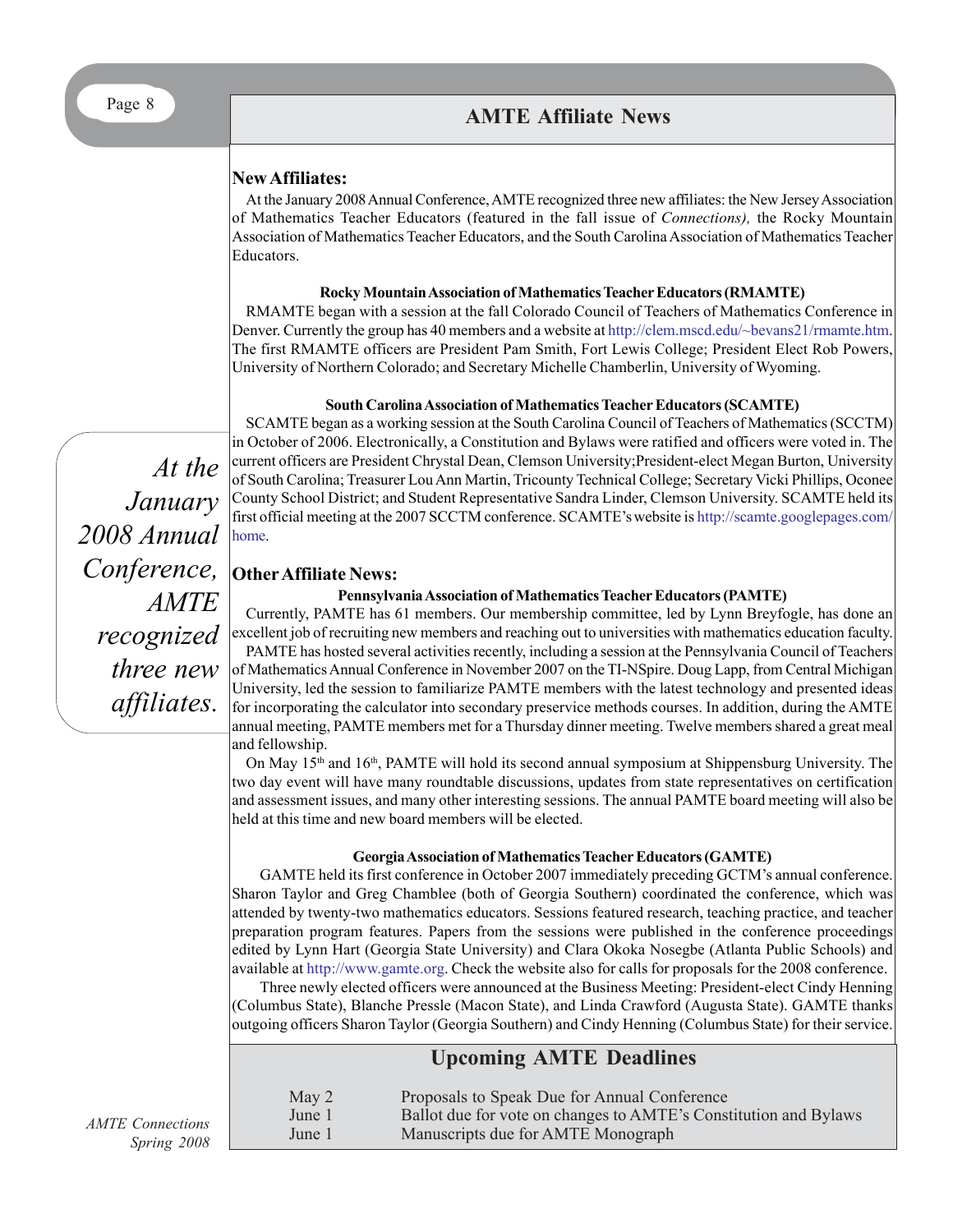## **Knowledge Needed for Teaching With Technologies – Call it TPACK**

#### *Margaret L. Niess Oregon State University*

As the  $21^{st}$  century unfolds with new and more powerful technologies, educators will continue to face the important challenge of incorporating appropriate technologies in student learning. Should students be learning with tools that they are likely to use as adults? Or should they wait until they are adults to use these tools?

In mathematics, teachers have been challenged for over 20 years to figure out how to incorporate calculator technologies in classroom instruction. Should students have access to calculators before they have mastered the fundamental arithmetic facts of addition, subtraction, multiplication and division? What constitutes a fundamental mathematical understanding? Do students lose important computational skills needed for successful citizenship with the use of calculators? While answers to these questions are by no means settled even after a decade of research, more questions have arisen for mathematics teachers with easy access to more digital technologies such as spreadsheets, *Geometer's Sketchpad,* computer algebra systems (CAS)*,* and a myriad of applets. All of these digital tools are purported to be tools for mathematical thinking, and are recommended for students' use when learning mathematics.

Recent notions of integrating digital technologies into classroom learning have shifted to a focus on curriculum and instructional uses for digital tools and resources, rather than a focus on the educational possibilities that various digital tools' capabilities seem to suggest. Perhaps Earle (2002) framed this point the best:

Integrating technology is not about technology – it is primarily about content and effective instructional practices. Technology involves the tools with which we deliver content and implement practices in better ways. Its focus must be on curriculum and learning. Integration is defined not by the amount or type of technology used, but by how and why it is used. (p. 8)

Numerous researchers have converged on a description of teachers' knowledge for teaching with newer technologies as the integration of technology, content, and pedagogy in much the same way that Shulman described pedagogical content knowledge (PCK) as the knowledge teachers need for teaching. Basically, they defined technological pedagogical content knowledge (TPCK) as that body of knowledge that teachers needed for teaching with and about technology in their assigned subject

areas and grade levels. TPCK has been described as the interconnection and intersection of content, pedagogy (teaching and student learning), and technology (Margerum-Leys & Marx, 2002; Mishra, & Koehler, 2006; Niess, 2005; Pierson, 2001). The idea of TPCK has developed to the point that the American Association of Colleges of Teacher Education supported the collaboration of multiple TPCK authors in the development of *The Handbook of Technological Pedagogical Content Knowledge for Educators* (2008, Routledge).

In 2003, the National Council of Teachers of Mathematics (NCTM) released their *Technology Position* stating that, "Technology is an essential tool for teaching and learning mathematics effectively; it extends the mathematics that can be taught and enhances students' learning."

In 2006, the Association of Mathematics Teacher Educators (AMTE) confirmed this idea, recognizing the importance of TPCK in the preparation of mathematics teachers, indicating that, "Mathematics teacher preparation programs must ensure that all mathematics teachers and teacher candidates have opportunities to acquire the knowledge and experiences needed to incorporate technology in the context of teaching and learning mathematics" (AMTE, Technology Position Statement).

Important challenges have been raised in the discussion of TPCK. How are technologies integrated appropriately to achieve these realities? What does it mean for a teacher to rely on an integrated knowledge of technology, content, and pedagogy (TPCK) for actualizing these



*Figure 1*. Venn diagram highlighting the intersection as the important knowledge teachers need –TPCK.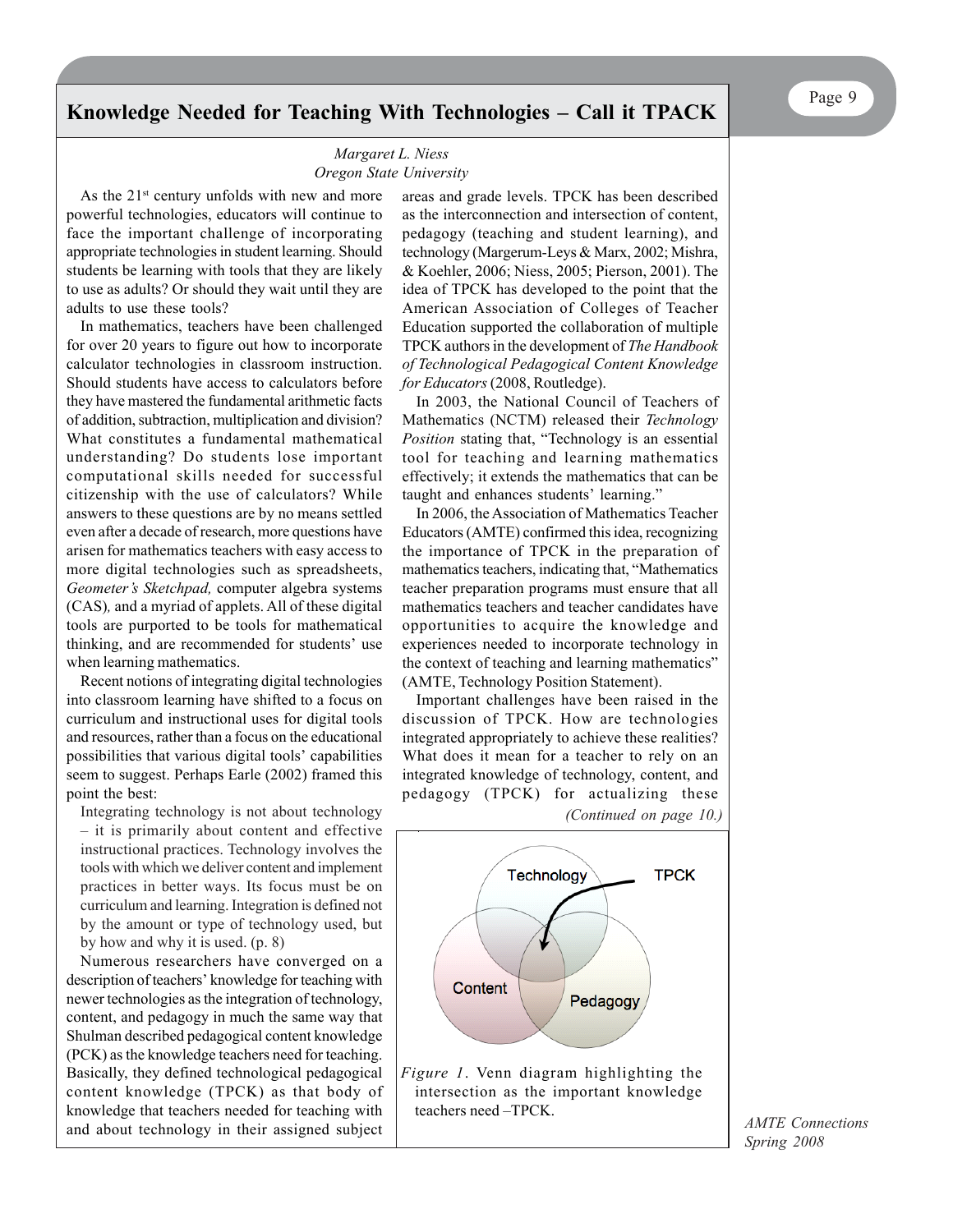## **Knowledge Needed for Teaching With Technologies**

opportunities? What TPCK must teachers exhibit in planning, organizing, critiquing and abstracting for specific mathematical content, student needs, and classroom situations, while concurrently considering technologies to support mathematics learning?

However, another challenge from a more political scene has been with the acronym of TPCK itself. The acronym was widely described with the use of a Venn diagram with the intersection as the intentional focus (see Figure 1).

*TPACK represents the knowledge and experiences mathematics teachers need for incorporating technology within the context of teaching and learning mathematics.*

Despite the growing recognition of TPCK as the knowledge teachers needed for teaching with technology, the acronym itself seemed to be troublesome – not only were the letters confused, but saying the entire phrase was difficult for most. More importantly, the acronym was being linked too closely with the idea that the emphasis was focused on integrating technology – losing the sense of the complex nature of the intersection and interconnection of content, pedagogy and technology. This teacher knowledge, the interaction and integration of technological, pedagogical, and content knowledge, is proposed as highly complex and challenging to both establish and use effectively. TPCK guides the educational uses of technologies so that they are best appropriated in the service of students' learning and so that the educational use of technology never eclipses its pedagogical content imperative. Simply adding a calculator tool to show students how to rapidly roll two dice a thousand times so they can propose that the most common sum is 7, is not really the idea of teachers relying on TPCK.

Thus, at the fall meeting of the National Technology Leadership Initiative, educational leaders were challenged to reframe the acronym to better represent the ideas being proposed. What acronym will better direct that teachers must go beyond technological, pedagogical, and content knowledge taken in isolation? What acronym will suggest the notion of the totality of successfully integrating educational technologies into curriculum-based instruction? Through the discussions, this complex, synergistic interplay among the three kinds of knowledge was reframed as **TPACK** describing it as the **total package** required for truly integrating **t**echnology, **p**edagogy, **a**nd **c**ontent **k**nowledge in the design of curriculum and instruction preparing students for thinking and learning mathematics with digital technologies. For mathematics then, **TPACK** represents the knowledge and experiences mathematics teachers need for incorporating technology within the context of teaching and learning mathematics.

#### **References**

- Association of Mathematics Teacher Educators. (2006). *Preparing teachers to use technology to enhance the learning of mathematics*. Retrieved January 15, 2008, from http:// www.amte.net/.
- Earle, R.S. (2002). The integration of instructional technology into public education: Promises and challenges. *ET Magazine, 42* (1), 5-13.
- Margerum-Leys, J. & Marx, R. W. (2002). Teacher knowledge of educational technology: A study of student teacher/mentor teacher pairs. *Journal of Educational Computing Research, 26*(4), 427-462.
- Mishra, P. & Koehler, M. J. (2006). Technological pedagogical content knowledge: A framework for teacher knowledge. *Teachers College Record*, *108* (6), 1017-1054.
- National Council of Teachers of Mathematics (2003). The Use of Technology in the Learning and Teaching of Mathematics. Retrieved March 9, 2008 from http://www.nctm.org/ positionstatements.aspx?.
- Niess, M. L. (2005). Preparing teachers to teach science and mathematics with technology: Developing a technology pedagogical content knowledge. *Teaching and Teacher Education, 21*(2005), 509-523.
- Pierson, M. E. (2001). Technology integration practices as function of pedagogical expertise. *Journal of Research on Computing in Education, 33*(4), 413-429.

## **CallS for Proposals at http://www.amte.net:**

## **Annual Conference** *Deadline: Friday, May 2, 2008*

**AMTE Monograph Series, Volume VI** *Deadline: June 1, 2008*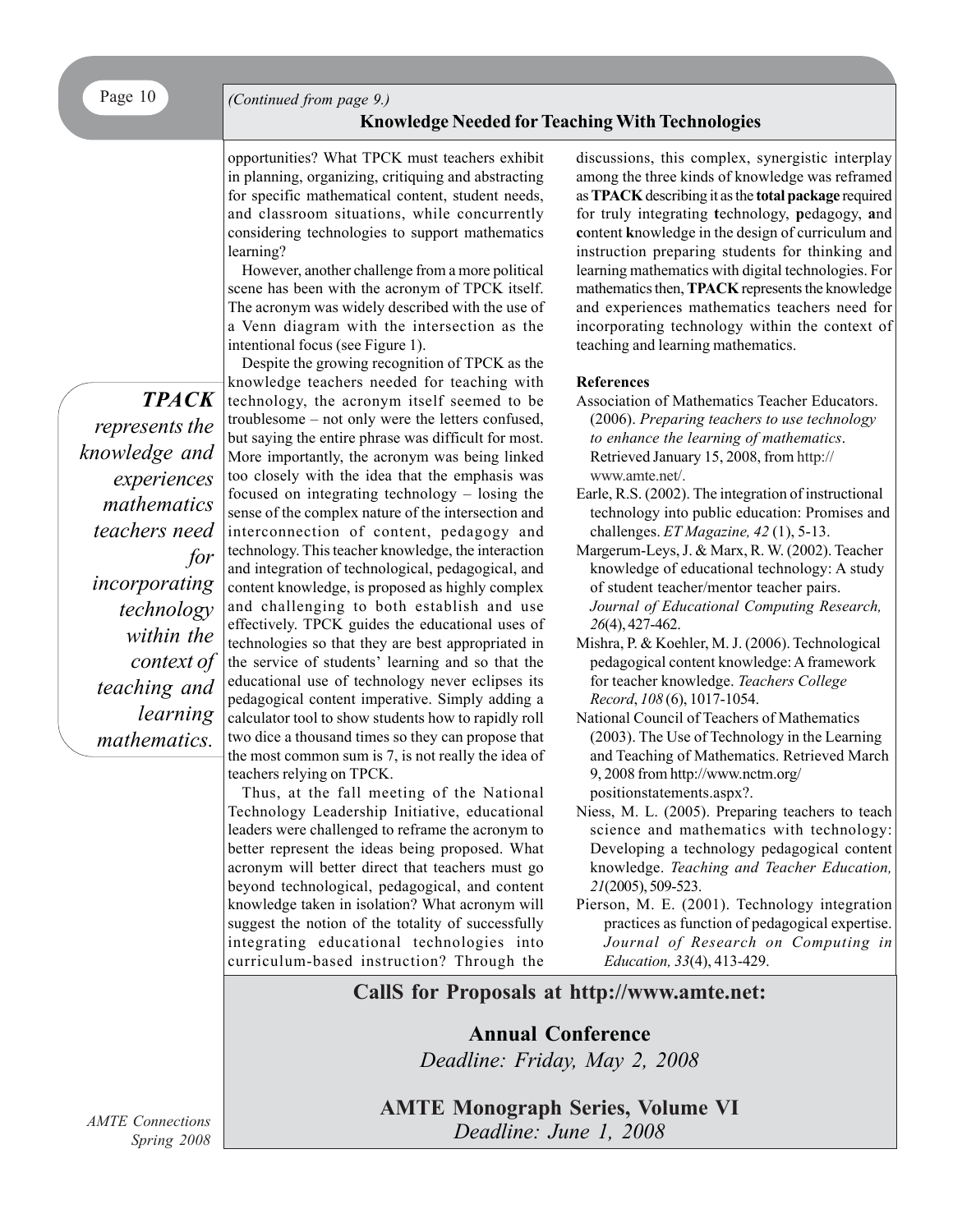# **Proposed Changes to AMTE Constitution and By-Laws**

## *Please use the postcard in this newsletter to vote on these changes. Mail your ballot by June 1, 2008.*

AMTE's Constitution Committee, chaired by Janet Caldwell (Rowan University), was charged with reviewing the AMTE Constitution and Bylaws and recommending updates as needed. Other members of the committee were Virginia Keen (Wright State University– Lake Campus), Travis Olson (University of Missouri), Al Otto (Illinois State University, retired), Ingrid Peterson (University of Kansas), and Sid Rachlin (East Carolina University). They have completed their task. A complete copy of the current and proposed revisions, along with the rationale for the revisions, is available on the AMTE website at http://www.amte.net.

Proposed changes to the AMTE Constitution and By-Laws, along with a brief description of specific changes and rationale for the changes, are posted on the AMTE website. These changes will be voted on at AMTE's January business meeting and then ratified by e-mail ballot in February 2008. The Committee has met and conferred with the Board over the past two years to determine needed changes as described below.

The following items in the Constitution were revised for clarification and consistency with current practice:

- · Goals of AMTE are clarified.
- · Affiliates are now included.
- · Mail ballots may be conducted electronically.
- Shorter grace period is allowed for paying dues since this is now done electronically.
- Membership list is no longer maintained by Treasurer.
- · The status of non-voting, ex-officio Board members is clarified.
- Term of office for NCTM Representative is designated.

*Featured Mathematics Education Article:* **Toward Technology Integration in Mathematics Education: A Technology-Integration Course Planning Assignment** Gladis Kersaint, University of South Florida



· The Annual Board meeting is now required. · The definition of a quorum of the Board

Voting for President takes place in oddnumbered years, but term begins in even-

The changes described below are proposed to

· The grace period for membership renewal

· The Executive Director position is

· Conference Coordinator position is added

· The Advisory Board is deleted, since it has

· A new section is added on ex-officio, non-

The nominations committee no longer validates results of the election under

· Procedures for modifying Constitution and By-Laws were revised, making it easier to

voting members of the Board.

applies only to voting members.

numbered years.

the By-Laws:

is deleted.

described.

and described.

never existed.

electronic voting.

amend the By-Laws.

**Abstract:** This article describes a technology integration course planning assignment that was developed to enhance preservice teachers' technological pedagogical content knowledge (TPCK). This assignment required preservice teachers to work with peers to integrate various technological tools (e.g., graphing calculators, web-based mathematics applets, etc.) in a secondary level mathematics course (e.g., Algebra 2). A description of the context and the course in which this assignment is given is provided and lessons learned from several years of implementation are discussed.

*To vote on the proposed changes, complete and mail the postcard included in this newsletter by June 1.*